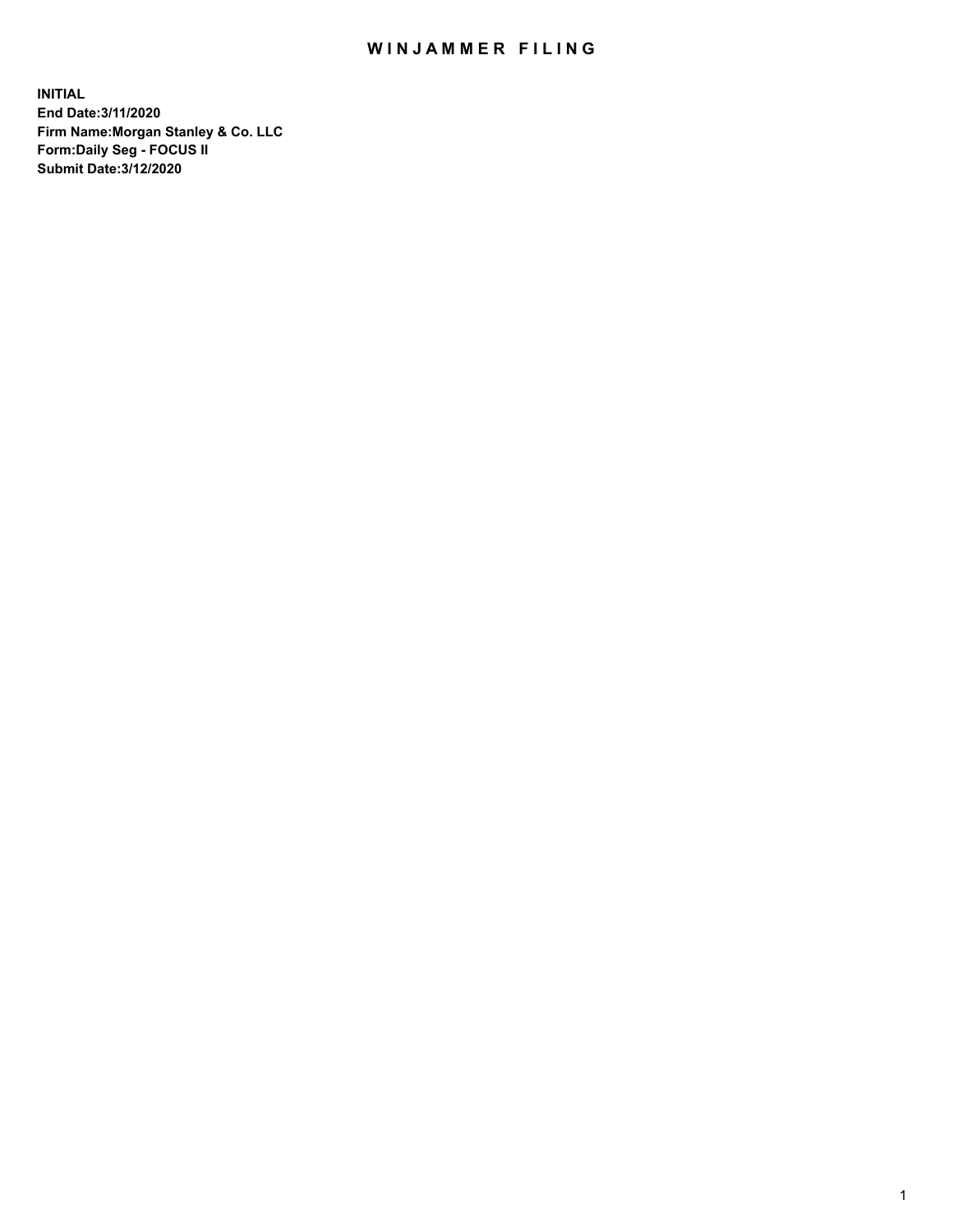**INITIAL End Date:3/11/2020 Firm Name:Morgan Stanley & Co. LLC Form:Daily Seg - FOCUS II Submit Date:3/12/2020 Daily Segregation - Cover Page**

| Name of Company                                                                                                                                                                                                                                                                                                                | <b>Morgan Stanley &amp; Co. LLC</b>                     |
|--------------------------------------------------------------------------------------------------------------------------------------------------------------------------------------------------------------------------------------------------------------------------------------------------------------------------------|---------------------------------------------------------|
| <b>Contact Name</b>                                                                                                                                                                                                                                                                                                            | <b>Ikram Shah</b>                                       |
| <b>Contact Phone Number</b>                                                                                                                                                                                                                                                                                                    | 212-276-0963                                            |
| <b>Contact Email Address</b>                                                                                                                                                                                                                                                                                                   | Ikram.shah@morganstanley.com                            |
| FCM's Customer Segregated Funds Residual Interest Target (choose one):<br>a. Minimum dollar amount: ; or<br>b. Minimum percentage of customer segregated funds required:% ; or<br>c. Dollar amount range between: and; or                                                                                                      | 235,000,000<br><u>0</u><br><u>00</u>                    |
| d. Percentage range of customer segregated funds required between:% and%.<br>FCM's Customer Secured Amount Funds Residual Interest Target (choose one):                                                                                                                                                                        | 0 <sup>0</sup>                                          |
| a. Minimum dollar amount: ; or<br>b. Minimum percentage of customer secured funds required:%; or<br>c. Dollar amount range between: and; or<br>d. Percentage range of customer secured funds required between: % and %.                                                                                                        | 140,000,000<br><u>0</u><br><u>0 0</u><br>0 <sub>0</sub> |
| FCM's Cleared Swaps Customer Collateral Residual Interest Target (choose one):<br>a. Minimum dollar amount: ; or<br>b. Minimum percentage of cleared swaps customer collateral required:% ; or<br>c. Dollar amount range between: and; or<br>d. Percentage range of cleared swaps customer collateral required between:% and%. | 92,000,000<br><u>0</u><br>0 Q<br>0 <sub>0</sub>         |

Attach supporting documents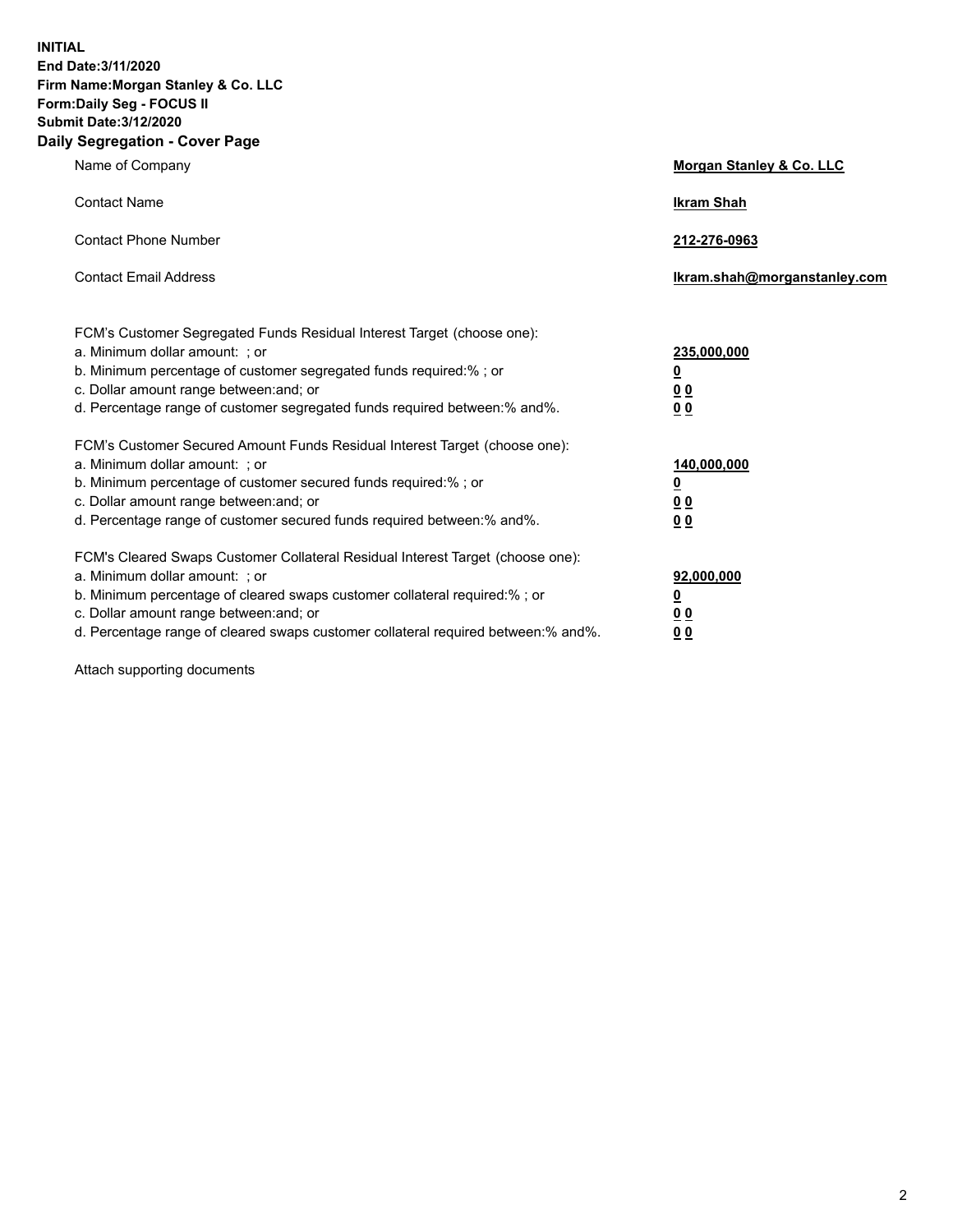## **INITIAL End Date:3/11/2020 Firm Name:Morgan Stanley & Co. LLC Form:Daily Seg - FOCUS II Submit Date:3/12/2020**

## **Daily Segregation - Secured Amounts**

Foreign Futures and Foreign Options Secured Amounts Amount required to be set aside pursuant to law, rule or regulation of a foreign government or a rule of a self-regulatory organization authorized thereunder 1. Net ledger balance - Foreign Futures and Foreign Option Trading - All Customers A. Cash **5,235,032,887** [7315] B. Securities (at market) **2,072,496,016** [7317] 2. Net unrealized profit (loss) in open futures contracts traded on a foreign board of trade **-1,776,955,322** [7325] 3. Exchange traded options a. Market value of open option contracts purchased on a foreign board of trade **10,942,310** [7335] b. Market value of open contracts granted (sold) on a foreign board of trade **-12,077,263** [7337] 4. Net equity (deficit) (add lines 1. 2. and 3.) **5,529,438,628** [7345] 5. Account liquidating to a deficit and account with a debit balances - gross amount **254,180,026** [7351] Less: amount offset by customer owned securities **-231,370,787** [7352] **22,809,239** 6. Amount required to be set aside as the secured amount - Net Liquidating Equity Method (add lines 4 and 5) 7. Greater of amount required to be set aside pursuant to foreign jurisdiction (above) or line 6. FUNDS DEPOSITED IN SEPARATE REGULATION 30.7 ACCOUNTS 1. Cash in banks A. Banks located in the United States **761,328,851** [7500] B. Other banks qualified under Regulation 30.7 **487,121,437** [7520] **1,248,450,288** 2. Securities A. In safekeeping with banks located in the United States **385,572,575** [7540] B. In safekeeping with other banks qualified under Regulation 30.7 **0** [7560] **385,572,575** [7570] 3. Equities with registered futures commission merchants A. Cash **15,863,621** [7580] B. Securities **0** [7590] C. Unrealized gain (loss) on open futures contracts **330,393** [7600] D. Value of long option contracts **0** [7610] E. Value of short option contracts **0** [7615] **16,194,014** [7620] 4. Amounts held by clearing organizations of foreign boards of trade A. Cash **0** [7640] B. Securities **0** [7650] C. Amount due to (from) clearing organization - daily variation **0** [7660] D. Value of long option contracts **0** [7670] E. Value of short option contracts **0** [7675] **0** [7680] 5. Amounts held by members of foreign boards of trade A. Cash **4,316,425,741** [7700] B. Securities **1,686,923,441** [7710] C. Unrealized gain (loss) on open futures contracts **-1,777,285,715** [7720] D. Value of long option contracts **10,942,310** [7730] E. Value of short option contracts **-12,077,263** [7735] **4,224,928,514**

- 6. Amounts with other depositories designated by a foreign board of trade **0** [7760]
- 7. Segregated funds on hand **0** [7765]
- 8. Total funds in separate section 30.7 accounts **5,875,145,391** [7770]
- 9. Excess (deficiency) Set Aside for Secured Amount (subtract line 7 Secured Statement Page 1 from Line 8)
- 10. Management Target Amount for Excess funds in separate section 30.7 accounts **140,000,000** [7780]
- 11. Excess (deficiency) funds in separate 30.7 accounts over (under) Management Target **182,897,524** [7785]

[7354] **5,552,247,867** [7355]

**5,552,247,867** [7360]

[7530]

[7740] **322,897,524** [7380]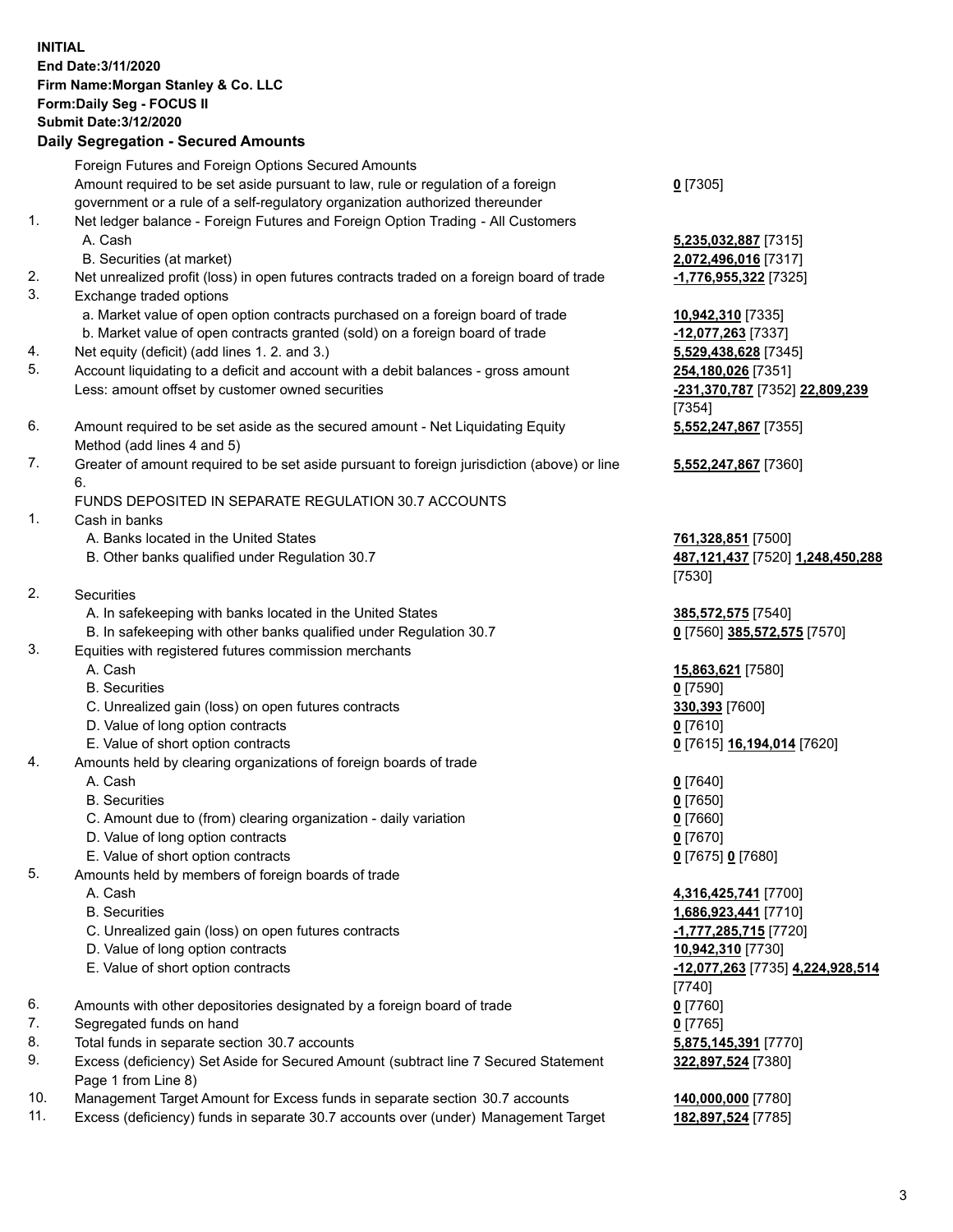**INITIAL End Date:3/11/2020 Firm Name:Morgan Stanley & Co. LLC Form:Daily Seg - FOCUS II Submit Date:3/12/2020 Daily Segregation - Segregation Statement** SEGREGATION REQUIREMENTS(Section 4d(2) of the CEAct) 1. Net ledger balance A. Cash **11,821,434,695** [7010] B. Securities (at market) **7,244,407,339** [7020] 2. Net unrealized profit (loss) in open futures contracts traded on a contract market **642,108,776** [7030] 3. Exchange traded options A. Add market value of open option contracts purchased on a contract market **976,909,869** [7032] B. Deduct market value of open option contracts granted (sold) on a contract market **-905,842,611** [7033] 4. Net equity (deficit) (add lines 1, 2 and 3) **19,779,018,068** [7040] 5. Accounts liquidating to a deficit and accounts with debit balances - gross amount **1,357,807,023** [7045] Less: amount offset by customer securities **-1,236,932,438** [7047] **120,874,585** [7050] 6. Amount required to be segregated (add lines 4 and 5) **19,899,892,653** [7060] FUNDS IN SEGREGATED ACCOUNTS 7. Deposited in segregated funds bank accounts A. Cash **3,439,811,524** [7070] B. Securities representing investments of customers' funds (at market) **0** [7080] C. Securities held for particular customers or option customers in lieu of cash (at market) **1,453,817,250** [7090] 8. Margins on deposit with derivatives clearing organizations of contract markets A. Cash **10,245,133,356** [7100] B. Securities representing investments of customers' funds (at market) **0** [7110] C. Securities held for particular customers or option customers in lieu of cash (at market) **5,790,590,089** [7120] 9. Net settlement from (to) derivatives clearing organizations of contract markets **-540,973,790** [7130] 10. Exchange traded options A. Value of open long option contracts **976,909,869** [7132] B. Value of open short option contracts **and the set of open short option contracts -905,842,611** [7133] 11. Net equities with other FCMs A. Net liquidating equity **9,986,103** [7140] B. Securities representing investments of customers' funds (at market) **0** [7160] C. Securities held for particular customers or option customers in lieu of cash (at market) **0** [7170] 12. Segregated funds on hand **0** [7150] 13. Total amount in segregation (add lines 7 through 12) **20,469,431,790** [7180] 14. Excess (deficiency) funds in segregation (subtract line 6 from line 13) **569,539,137** [7190]

- 15. Management Target Amount for Excess funds in segregation **235,000,000** [7194]
- 16. Excess (deficiency) funds in segregation over (under) Management Target Amount Excess

**334,539,137** [7198]